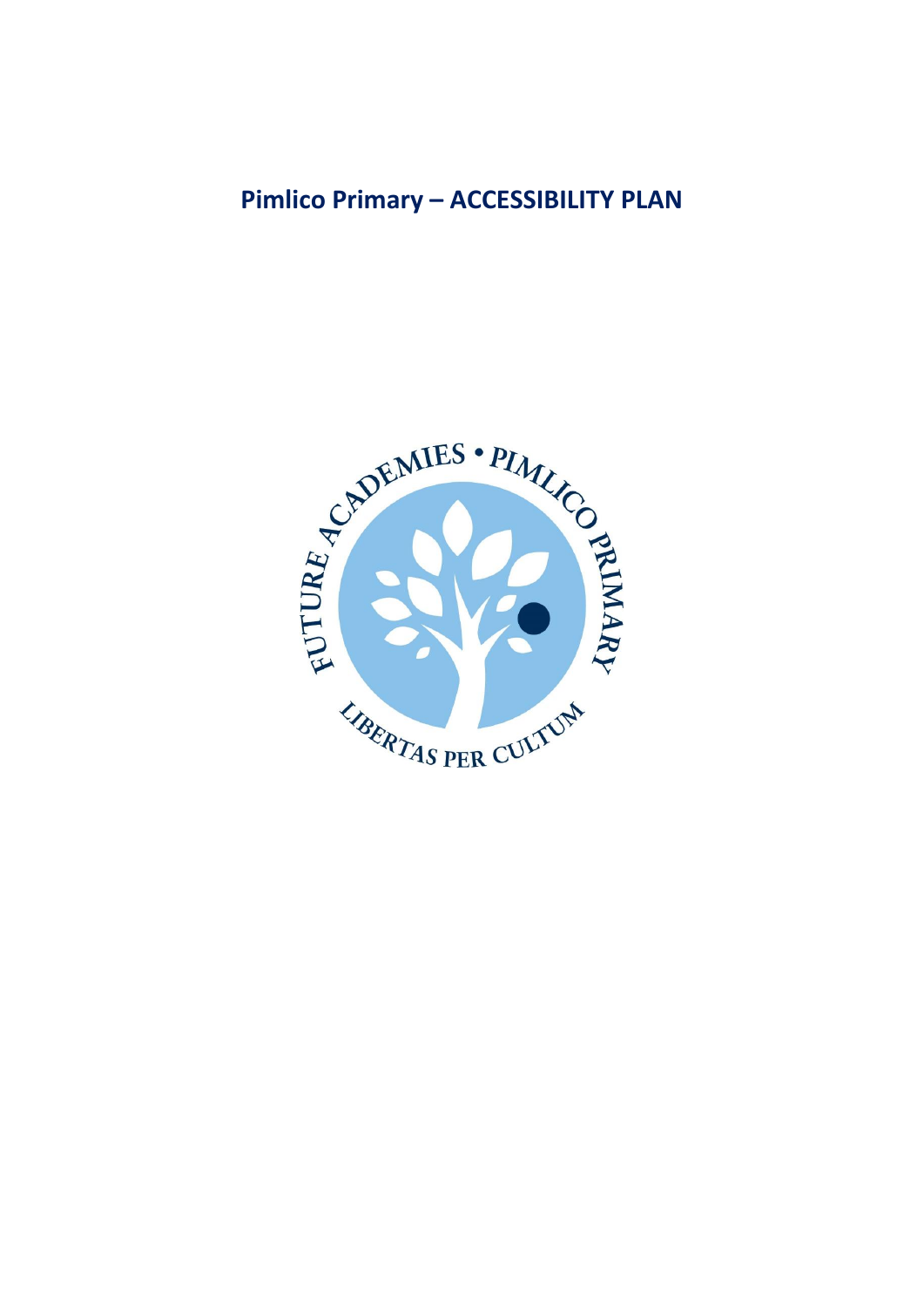## **CONTENTS**

| <b>Section</b> | <b>Description</b>                                                                       | Page           |
|----------------|------------------------------------------------------------------------------------------|----------------|
|                |                                                                                          |                |
| A              | <b>Overview</b>                                                                          | 1              |
| B              | <b>Scope of the Plan</b>                                                                 | 1              |
| C              | <b>Improving the Physical Environment of School</b>                                      | 1              |
| D              | Increase the extent to which disabled pupils can participate in the<br>school curriculum | 1,2            |
| Е              | Improving the delivery of information to pupils with disabilities                        | $\overline{2}$ |
| F              | Aims                                                                                     | $\overline{2}$ |
| G              | <b>Monitoring</b>                                                                        | 2,3            |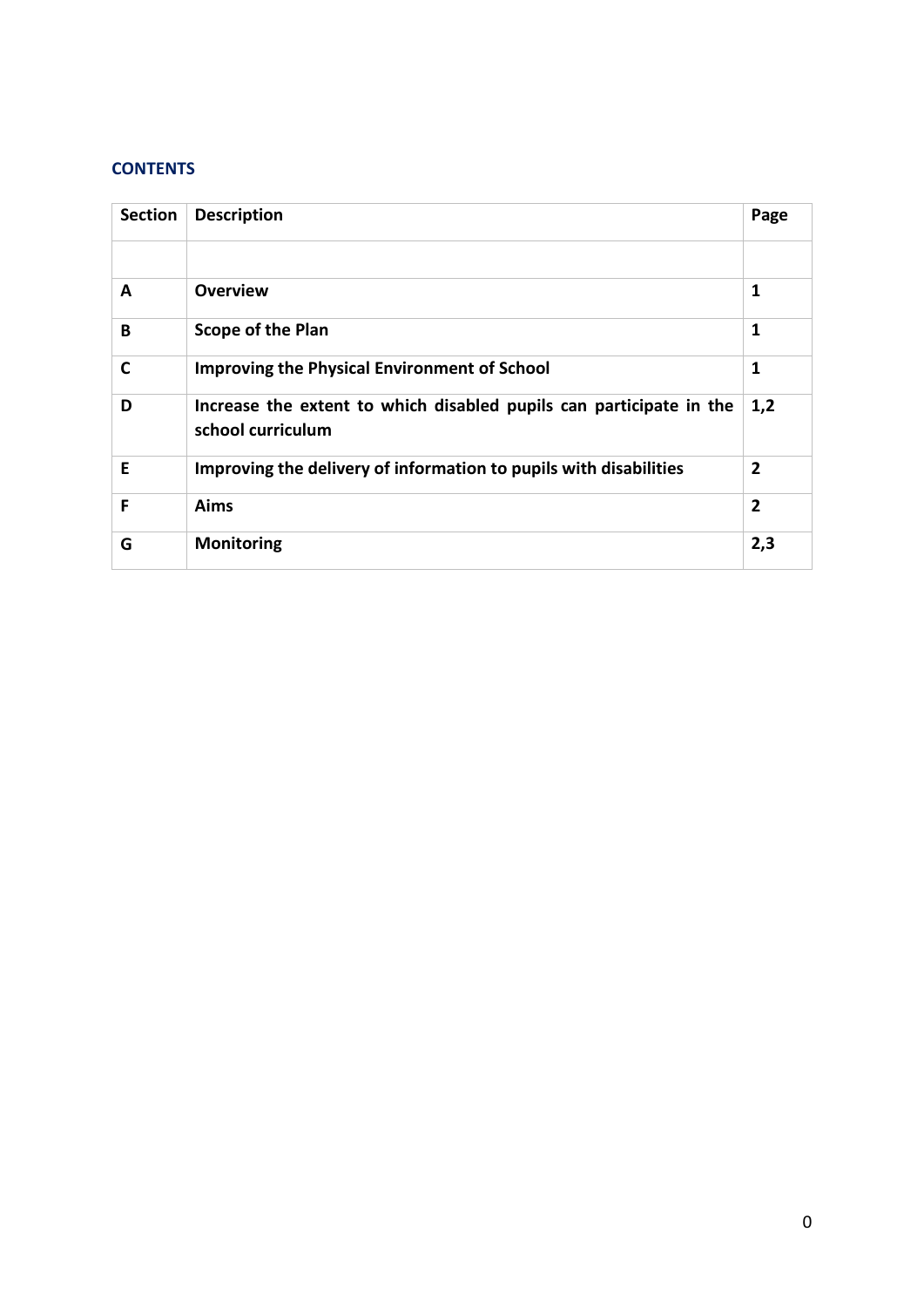## **ACCESSIBILITY PLAN**

#### **A. OVERVIEW**

Pimlico Primary strives to ensure that the culture and ethos of the school are such that, whatever the abilities and needs of members of the school community, everyone is equally valued and treats one another with respect. Pupils should be provided with the opportunity to experience, understand and value diversity.

#### **B. SCOPE OF THE PLAN**

This plan covers all three main strands of the planning duty:

#### **C. IMPROVING THE PHYSICAL ENVIRONMENT OF SCHOOL**

Currently at Pimlico Primary all pupils can access the curriculum regardless of disability. The school building has considered the need for access to all. There is lift access to all floors.

This strand of the planning duty covers aids to improve the physical environment of the school and physical aids to access education. The physical environment includes things such as steps, stairways, curbs, exterior surfaces and paving, parking areas, building entrances and exits (including emergency escape routes), internal and external doors, gates, toilets and washing facilities, lighting, ventilation, lifts, floor coverings, signs and furniture. Aids to physical access include ramps, handrails, lifts, widened doorways, electromagnetic doors, adapted toilets and washing facilities, adjustable lighting and blinds.

In the event of an evacuation consideration has been given to the needs of individual children and their specific needs. During a Fire evacuation the lift would not operate therefore plans to evacuate any pupil or staff member who would normally use the lift are in place. This is a Personal Emergency Evacuation Plan (PEEP).

Physical aids to access education cover things such as IT equipment, enlarged computer screens and keyboards, concept key boards, switches, suitable desks and chairs and portable aids for children with motor coordination and poor hand/eye skills, such as specialist pens and pencils.

The provision of a special piece of equipment or extra assistance will be made through the SEN framework and to a lesser extent through the planning duty which applies to all schools. The distinction between auxiliary aids and services provided through the SEN route and those provided under the planning duty is that the SEN duties relate to the individual, whereas the planning duty relates to the provision of aids or services in terms of the population (and future population) of the school.

For example, a student with visual impairment might have low vision aids provided through the statement of SEN but the school might as a general measure provide blinds and adjustable lighting through the planning duty.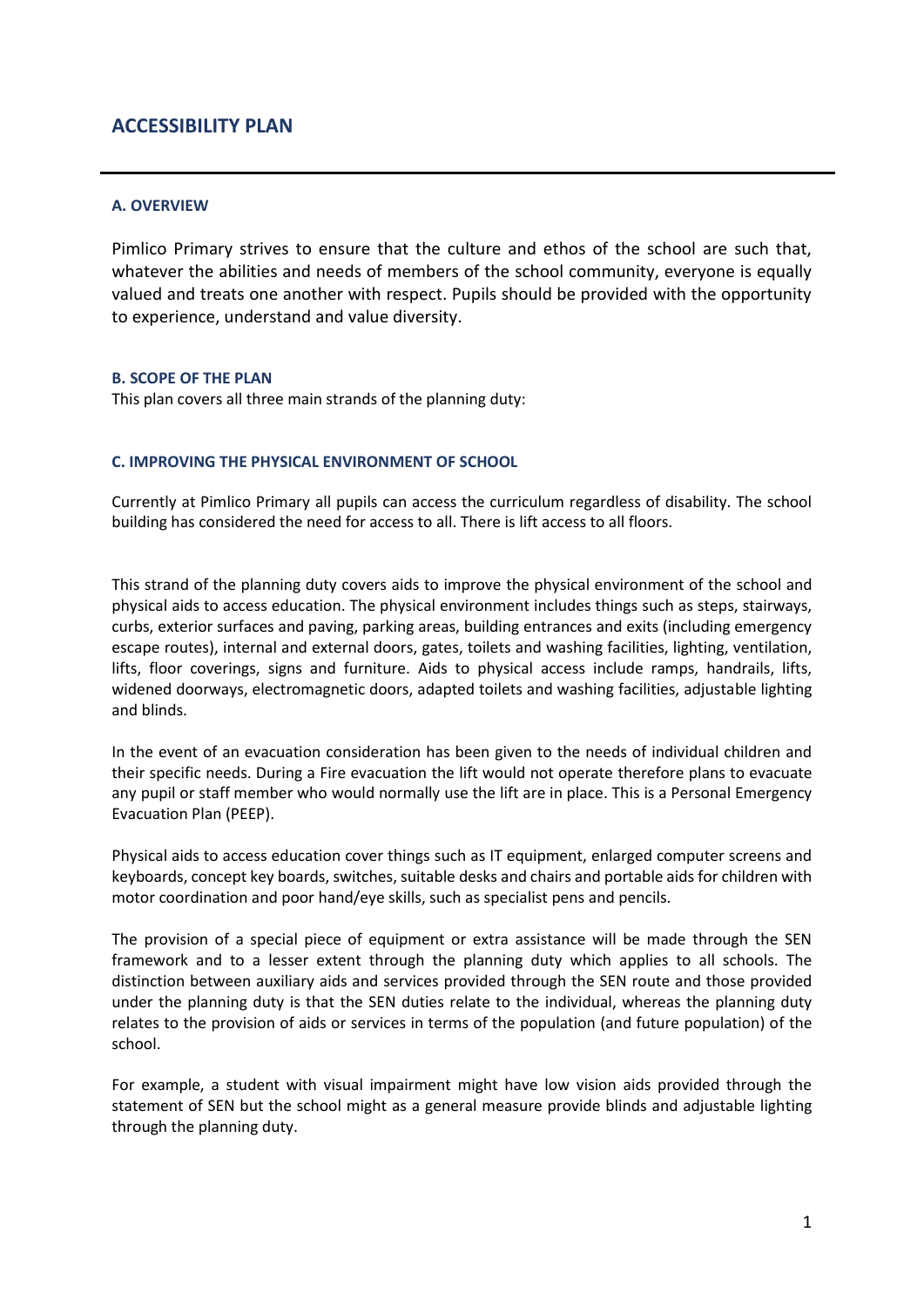### **D. INCREASE THE EXTENT TO WHICH DISABLED PUPILS CAN PARTICIPATE IN THE SCHOOL CURRICULUM**

The curriculum is carefully designed to meet the needs of all learners and ensure all pupils access a broad and varied curriculum. No pupils cannot access learning at Pimlico Primary. This strand of the planning duty will help to improve access to a full, broad and balanced curriculum. It covers a range of elements including ensuring that teaching and learning is accessible through school and classroom organisation and support, especially deployment of staff, timetabling and access to resources. Schools will be expected to plan to improve progressively access to the curriculum for all disabled pupils although many adjustments to access will be dependent on individual needs and may be provided through the SEN framework. The accessibility strategies and plans will help to ensure that

#### **E. IMPROVING THE DELIVERY OF INFORMATION TO PUPILS WITH DISABILITIES**

schools are planning and preparing to respond to the needs of individual pupils.

Any pupils requiring additional support are clearly identified on entry to Pimlico Primary. Those requiring specific support with communication are known by staff so their needs can be met in lesson. This part of the duty covers planning to make information normally provided by the school in writing to its pupils – such as handouts, timetables, textbooks, information about school events – available to disabled pupils. This will include alternative formats and large print and the provision of information orally, through lip speaking or sign language, through a recognised symbol system or IT. This information should also be made available within a reasonable time frame and take account of the pupils' disabilities and pupils' and parents' preferred formats.

#### **F. AIMS**

Pimlico Primary aims to include all pupils, including those with disabilities, in the full life of the school. Our strategies to do this will include:

- i. having high expectations of all pupils
- ii. finding ways in which all pupils can take part in the full curriculum including sport, music, and drama
- iii. planning out-of-school activities including all school trips and excursions so that pupils with disabilities can participate
- iv. setting admissions policy and criteria which does not discriminate against pupils with disabilities or treat them unfairly
- v. devising teaching strategies which will remove barriers to learning and participation for pupils with disabilities
- vi. planning the physical environment of the school to cater for the needs of pupils with disabilities
- vii. raising awareness of disability amongst school staff through training
- viii. providing training for staff in dealing with pupils with disabilities
- ix. providing written information for pupils with disabilities in a form which is user friendly.